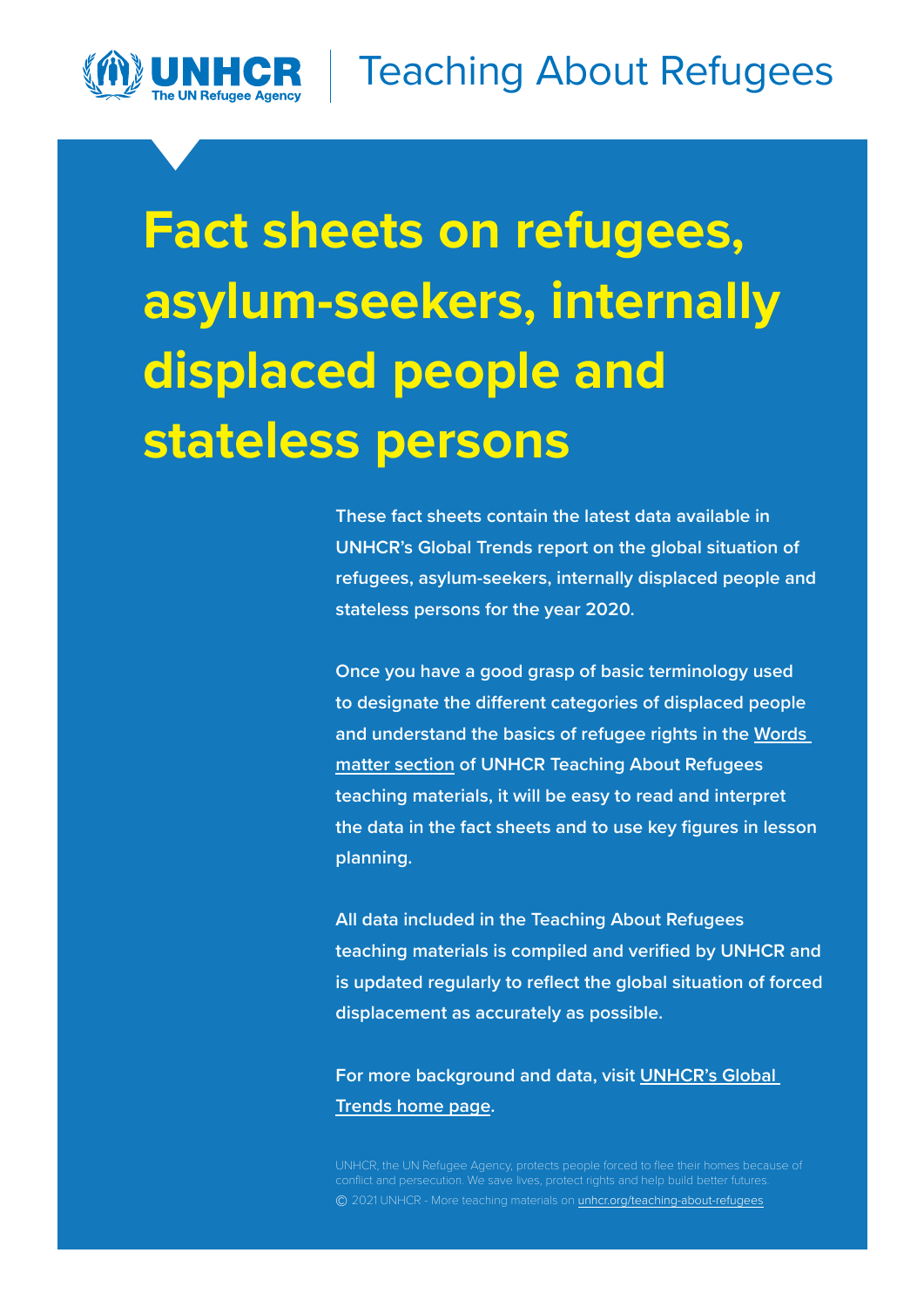# **Trends at a Glance**

## **82.4** MILLION FORCIBLY DISPLACED WORLDWIDE

**at the end of 2020 as a result of persecution, conflict, violence, human rights violations or events seriously disturbing public order.**



**26.4 million refugees**

**20.7 million refugees under UNHCR's mandate**

**5.7 million Palestine refugees under UNRWA's mandate**

- **48.0 million internally displaced people1**
	- **4.1 million asylum-seekers**
	- **3.9 million Venezuelans displaced abroad2**

**86%** HOSTED IN DEVELOPING **COUNTRIES** 

Developing countries hosted 86 per cent of the world's refugees and Venezuelans displaced abroad. The Least Developed Countries provided asylum to 27 per cent of the total.

> **73%** HOSTED IN NEIGHBOURING **COUNTRIES**

73 per cent of refugees and Venezuelans displaced abroad lived in countries neighbouring their countries of origin.

**3.7** MILLION REFUGEES HOSTED IN TURKEY

Turkey hosted nearly 3.7 million refugees, the largest population worldwide. Colombia was second with more than 1.7 million, including Venezuelans displaced abroad.



# **1** IN **6** ARE DISPLACED

Relative to their national populations, the island of Aruba hosted the largest number of Venezuelans displaced abroad (1 in 6) while Lebanon hosted the largest number of refugees (1 in 8)**<sup>3</sup>**, followed by Curaçao (1 in 10), Jordan (1 in 15) and Turkey (1 in 23).**<sup>4</sup>**



**1** Source: Internal Displacement Monitoring Centre

**2** This number excludes Venezuelan asylum-seekers and refugees.

**3** When the 480,000 Palestinian refugees registered with UNRWA living in Lebanon are included, this proportion increases to one in five.

**4** In addition, Lebanon hosted 480,000 and Jordan 2.3 million Palestine refugees under UNRWA's mandate.